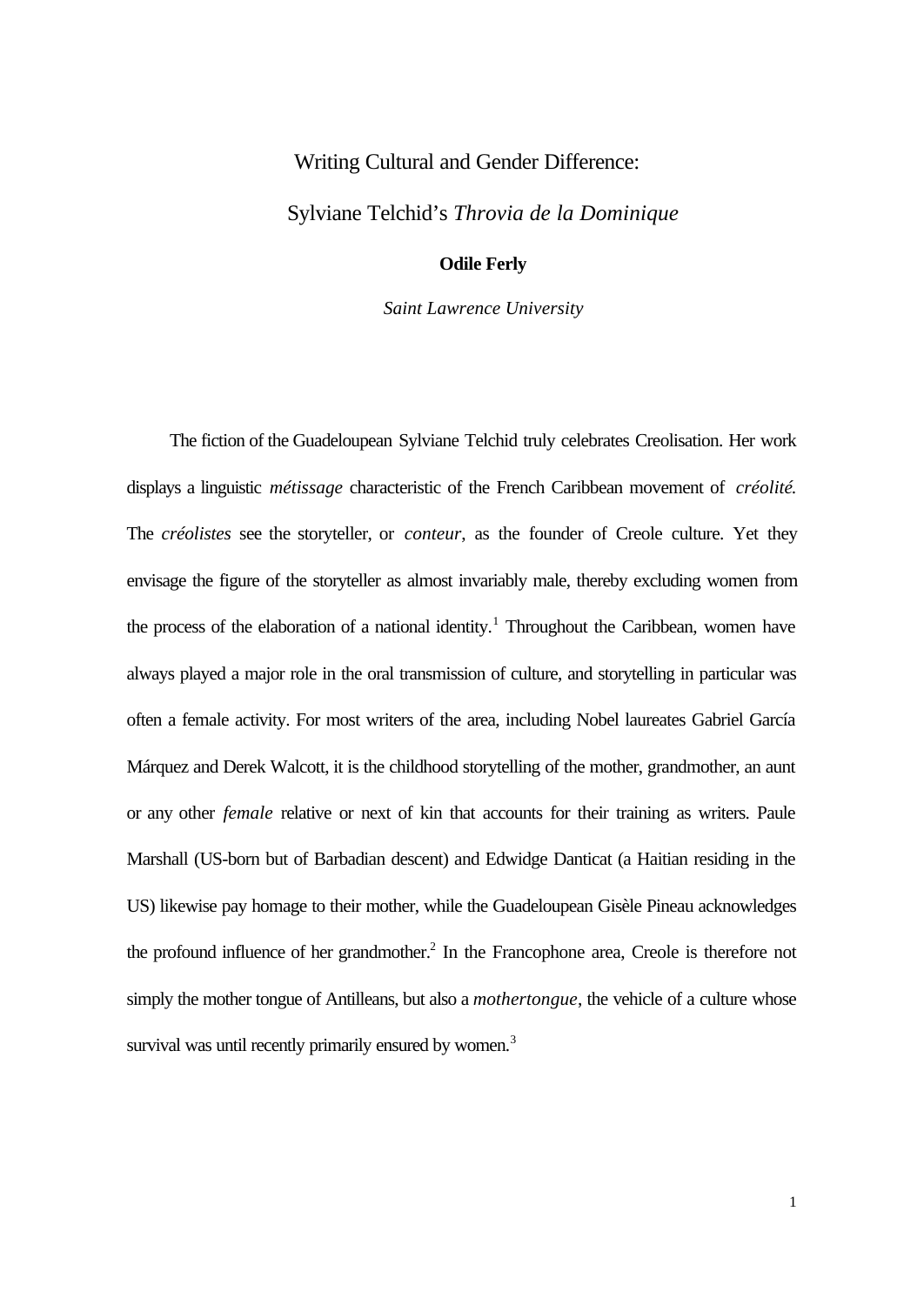Indeed, as Ina Césaire explains to Suzanne Houyoux in an interview, while both men and women tell stories, there has traditionally been a division of roles. Storytelling in public occasions (such as funeral wakes) has been reserved for men, and private storytelling has been a predominantly female activity. She comments:

You know, during funeral wakes, women serve the food; they have to cater for forty to fifty people all night long. In addition, when the father comes back in the evening from the cane fields, he eats and goes to bed; he is too tired to tell stories.

Perhaps there is more to it than such practicalities, but then again perhaps not.<sup>4</sup>

Given this division of gender roles, what is highly revealing is that the *créolistes* should imagine the archetype of the founder of the regional culture as a *father* figure, thereby only acknowledging public, male storytelling. This minimises the contribution of the Caribbean woman in the emergence of a local culture: as Arnold puts it, the *conteur* 'thus becomes the gendered ancestor of all creole culture'.<sup>5</sup> Thus, ironically, it is men – who until at least the 1950s had exclusive though limited opportunities of 'escaping' creolisation via education, power and emigration (that is, via an access to the 'white world', which women were virtually denied) – who are now envisaged as the primary founders of Creole culture. Vera Kutzinski likewise notes how across the region '[the] homoerotic masculinist paradigm [of Caliban nowhere acknowledges] women, let alone nonwhite women, as cultural producers'.<sup>6</sup> More crucially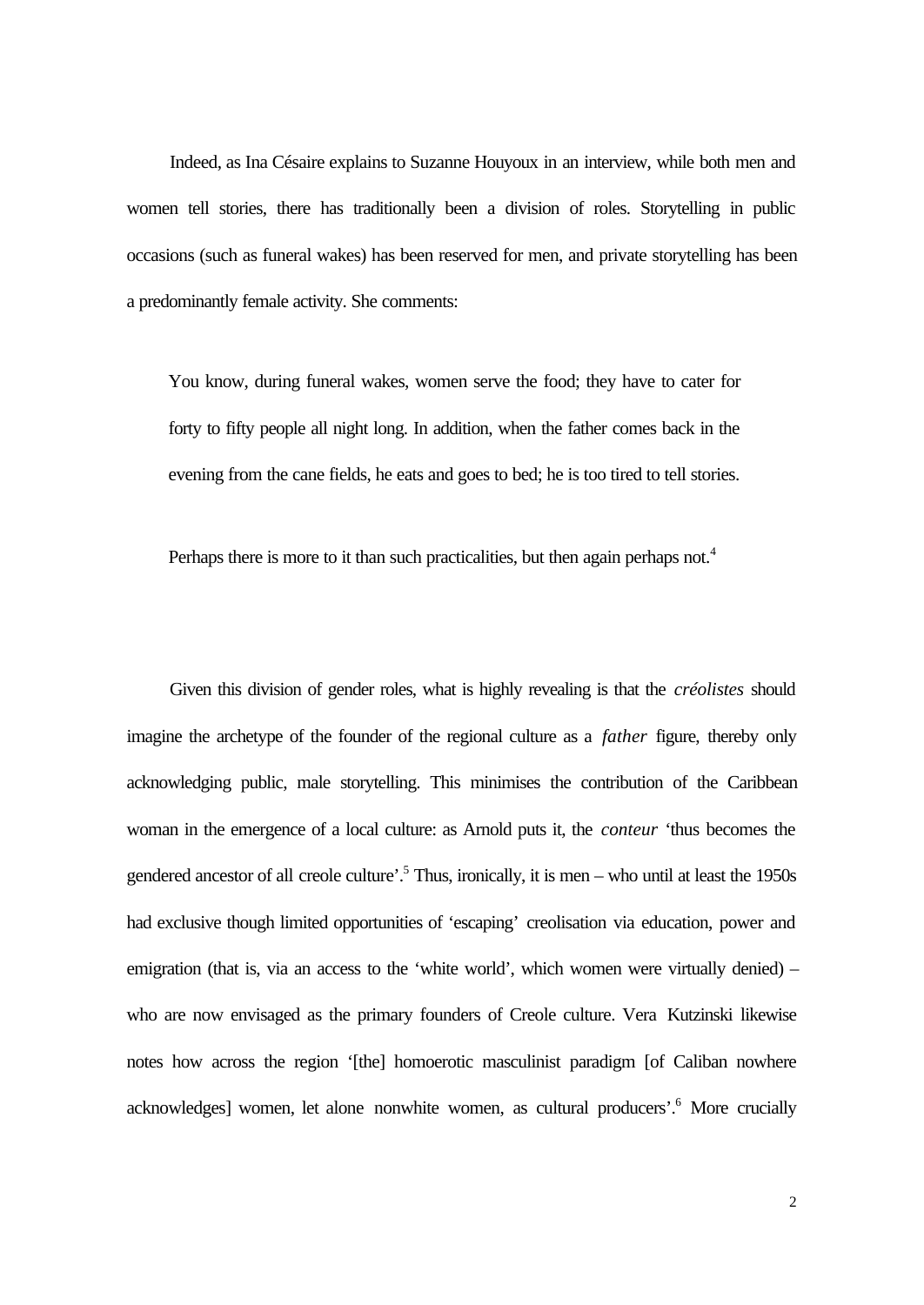perhaps, such a vision marginalises and even silences the woman writer, for in this oral society the storyteller is the ancestor of the writer. The woman writer is thus deprived of her historicity, her function being envisaged as exclusively male.<sup>7</sup>

Several women writers of the 1990s have thus sought to create a nation language while reinstating women as cultural producers.<sup>8</sup> The Guadeloupean Sylviane Telchid sets out to enhance the status of Creole in her fiction, either by writing directly in Creole, as in *Ti Chika*, or by writing in a French suffused with Creole lexicon and syntax, as in *Throvia de la* Dominique.<sup>9</sup> One of Telchid's merits in *Throvia* is that by mixing a creolised French with Creole, she avoids reproducing the conventional linguistic hierarchy between a high language (French) restricted to serious literary matters and superior characters, and a vernacular (Creole) that would be reserved for the comic element. Instead, her creolised style permeates the narrative, which helps to institute Creole as a literary language. Through the story of the teenager Throvia and her family, the novel tells the experience of the immigrant community from the Commonwealth of Dominica, the neighbouring Anglophone and Creolophone island.<sup>10</sup>

Creole impregnates the French of *Throvia* in various ways and to varying degrees, ranging from the most conspicuous to the most subtle. One method Telchid uses is the insertion of Creole lexicon followed by a translation in a footnote, or else by a paraphrasing sentence in French. Thus a Creole idiom drawing on the imagery of the game of dominos is subsequently clarified by a comment in brackets: 'Il y avait déjà un bout de temps que le double-six était mort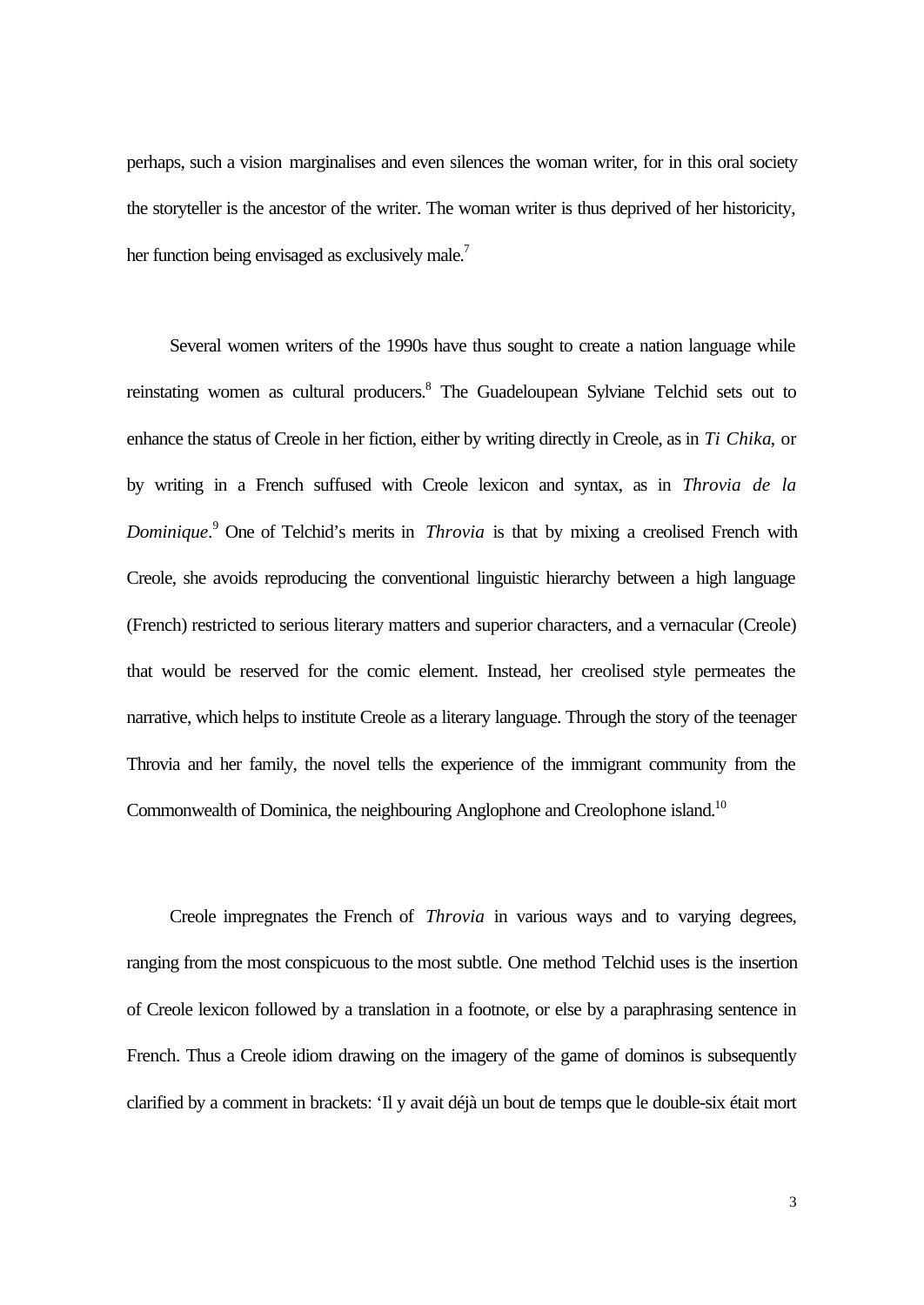dans sa main (tout ça pour te dire qu'elle avait coiffé Sainte-Catherine depuis bien longtemps)<sup>'.11</sup> Often these Creole insertions are not accompanied by any translation or typographical marker, which achieves a greater fusion of the two languages, as can be assessed in the following examples: '[elles] passèrent ensuite le plus clair de leur temps à driver dans les champs',<sup>12</sup> or 'elle remercia ces deux bons vieux-corps'.<sup>13</sup> Here the meaning of 'driver' (to drift, wander), or 'vieux-corps' (elderly) is to be inferred from the context.

Secondly Telchid resorts to the technique of transposition. This occurs most often in dialogues or indirect speech, where the style mirrors the characters' speech patterns. For instance, an extract from a dialogue reads: 'Père Ben, pourquoi un *bel* garçon comme toi, *c'est l'abbé tu es allé faire*?',<sup>14</sup> rather than standard French 'Père Ben, vous qui êtes si beau garçon, pourquoi avez-vous décidé de devenir prêtre?' Similarly, Telchid transposes expressions such as 'tout partout' from the Creole *tou patou*, instead of standard French 'partout' (everywhere), or 'un lot de', from the Creole *on lo* (direct translation of the English 'a lot of'), for 'beaucoup de'. In the dialogue: 'Mes enfants, *je suis mêlée comme cendre et farine*, venez me démêler. Qu'est-ce que vous *achetez dans ma main*?', <sup>15</sup> the author transposes the Creole expression *mwen mélé kon sann é farin* (I am broke), as well as modelling the phrase 'acheter dans ma main' on Creole. Some of the expressions and proverbs transposed into French would remain hermetic to a French audience without further clarification: thus 'toutes ses patates douces avaient perdu leurs tiges rampantes', is translated by the footnote 'elle avait perdu tout espoir'.<sup>16</sup>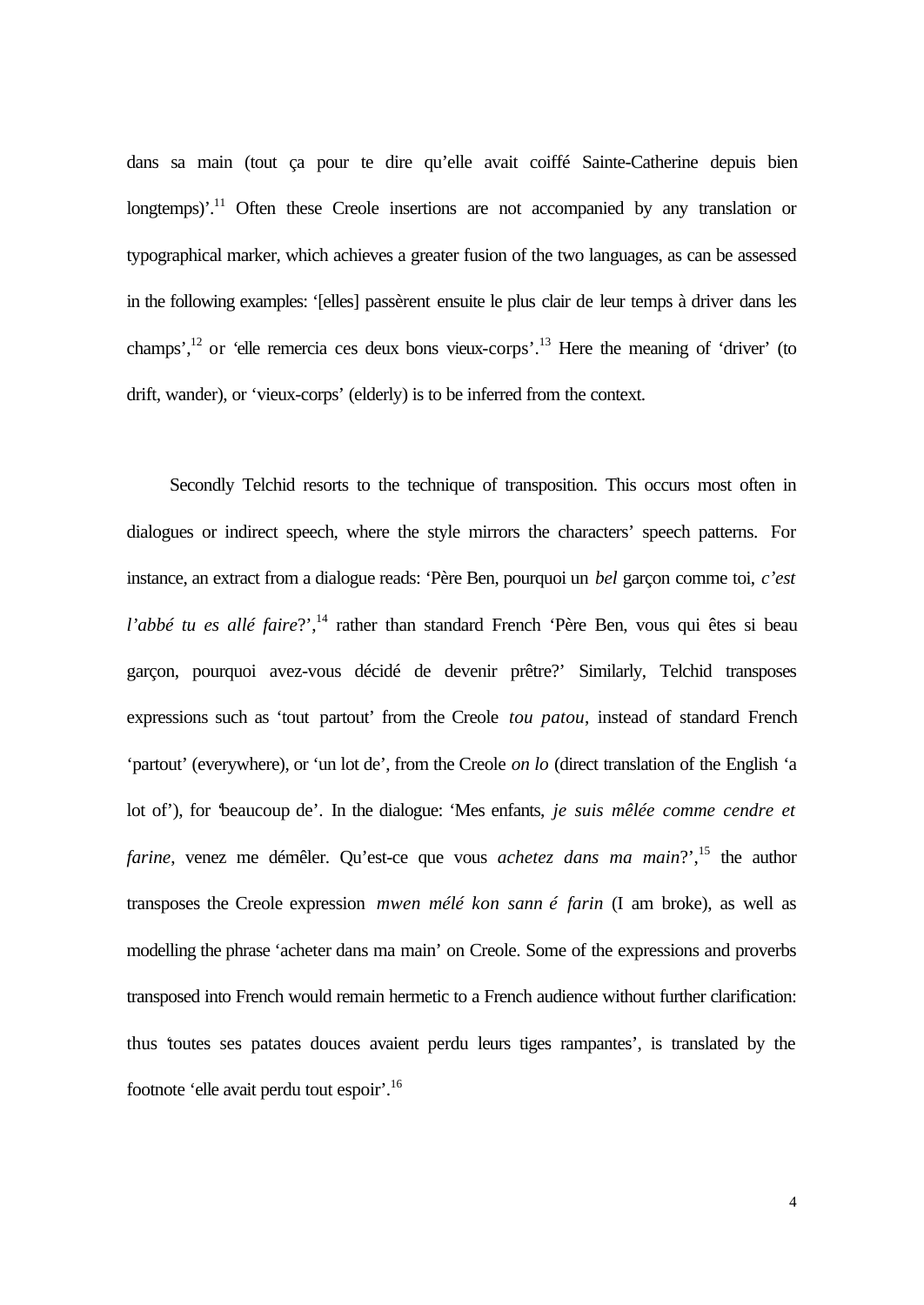Thirdly, numerous creolisms (that is to say, lexicon or syntax correct in Creole but semantically different or ungrammatical in French) permeate the text. In 'ceux qu'on crie 'Négropolitains' pour se moquer d'eux',<sup>17</sup> for instance, 'crier' does not have the standard French meaning of 'to shout' or 'to scream', but the Creole meaning of 'to call', 'to name'. In 'les portes [...] se fermaient *vitement*',<sup>18</sup> on the other hand, 'vitement' is incorrect in French, but not in Creole. Another creolism found in the novel is the phrase 'pas ... encore' to mean 'no longer', which in standard French would be 'ne … plus', 'pas encore' meaning 'not yet'. In other cases, she uses a Creole word with a close French equivalent but whose suffix is only correct in Creole, such as 'tourmenterie'.<sup>19</sup>

Another typical feature of Creole that Telchid transposes into French is compound nouns. These can be divided into two categories. Firstly, compound nouns one of whose two components is redundant, as in 'franche-vérité'.<sup>20</sup> Secondly, words that are in fact an adjunction of several nouns, 'deux-mots-quatre-baisers',<sup>21</sup> often without the articles, partitives, genitives or prepositions that would have been expected in standard French, as in 'saison-Carême', $^{22}$ 'bancs-feignants',<sup>23</sup> or 'personnes-Guadeloupe'  $24$  – this last phrase being the exact calque of the Creole *moun Gwadloup*, meaning Guadeloupeans. Such a feature is actually not restricted to nouns: it is found with adverbs too, as in 'vitement-dépêché'.<sup>25</sup> These compound nouns and adverbs convey the rhythm of Creole speech, reproducing its concision.

Furthermore, some linguistic features specific to Creole are applied to French. A good illustration is the use of 'même', an emphatic Creole interjection derived from the French adverb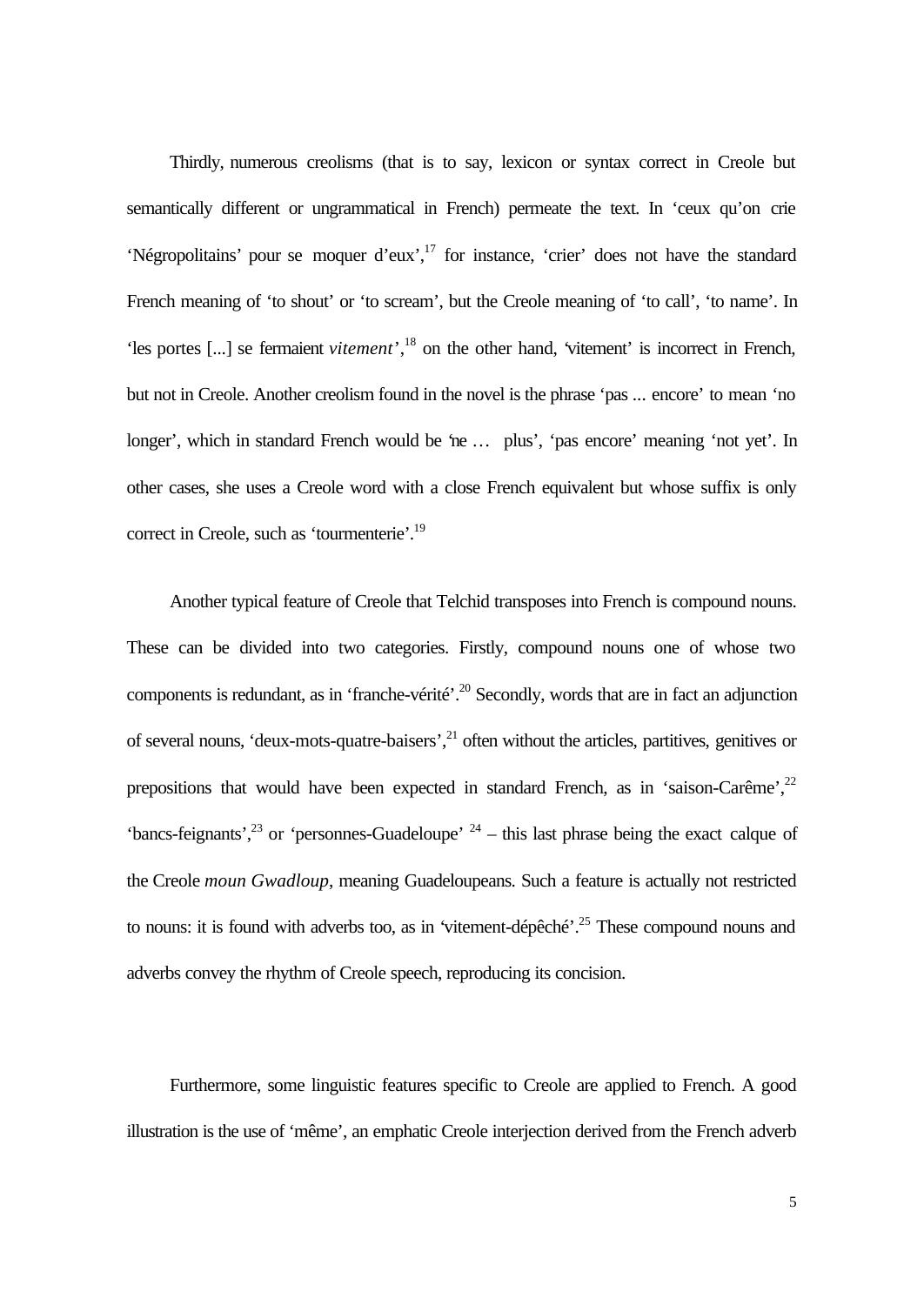*même* (as in *quand même*) and best rendered in English by 'very' or 'really'. For instance, in: 'On te fait partir? Tu pars. Mais tu trouves un canot qui te ramène une fois même',<sup>26</sup> the expression 'une fois même' could translate as 'right away', 'même' increasing the notion of haste contained in 'une fois'. Similarly, in: 'Ne va pas chez les quimboiseurs nouvelle vague, ils ne sont pas bons même, même, même',<sup>27</sup> the 'même' adds intensity, to mean '[not] at all'. As evidenced in this last example, Telchid also draws from Creole the emphatic repetition of adjectives or adverbs. This device reaches comic proportions in story-telling: 'Cette femme, grande, grande, grande, maigre, maigre, maigre, blanche à en paraître translucide.'<sup>28</sup> The expression 'cette enfant-là' (p. 103) likewise reproduces a feature of Creole speech, where 'là' does not function to distinguish 'cette enfant-là' (that child) from 'cette enfant-ci' (this child), but is purely redundant: standard French would have simply said 'cette enfant'.

Telchid also transcribes a number of Creole interjections, such as 'alors': 'Tu ne sais pas alors, que les hommes sont des fruits-à-pain, quand ils tombent, ils sont finis.'<sup>29</sup> Another example is 'on': 'C'est pas lui [le Bondieu] qui est le maître de toutes choses on?'<sup>30</sup> Both interjections are used in interrogations to indicate a certain degree of surprise, indignation or annoyance on the part of the enunciator. Onomatopoeia is a final way in which Creole leaves its imprint on Telchid's text. There are numerous occurrences of it, such as: '[les] têtes des dormeurs, qui parfois se cognaient bok!', $31$  or 'le car entier rit kra kra kra', $32$  or even 'elle ne fit que le larguer blip', <sup>33</sup>'blip' suggesting a quick and sudden action.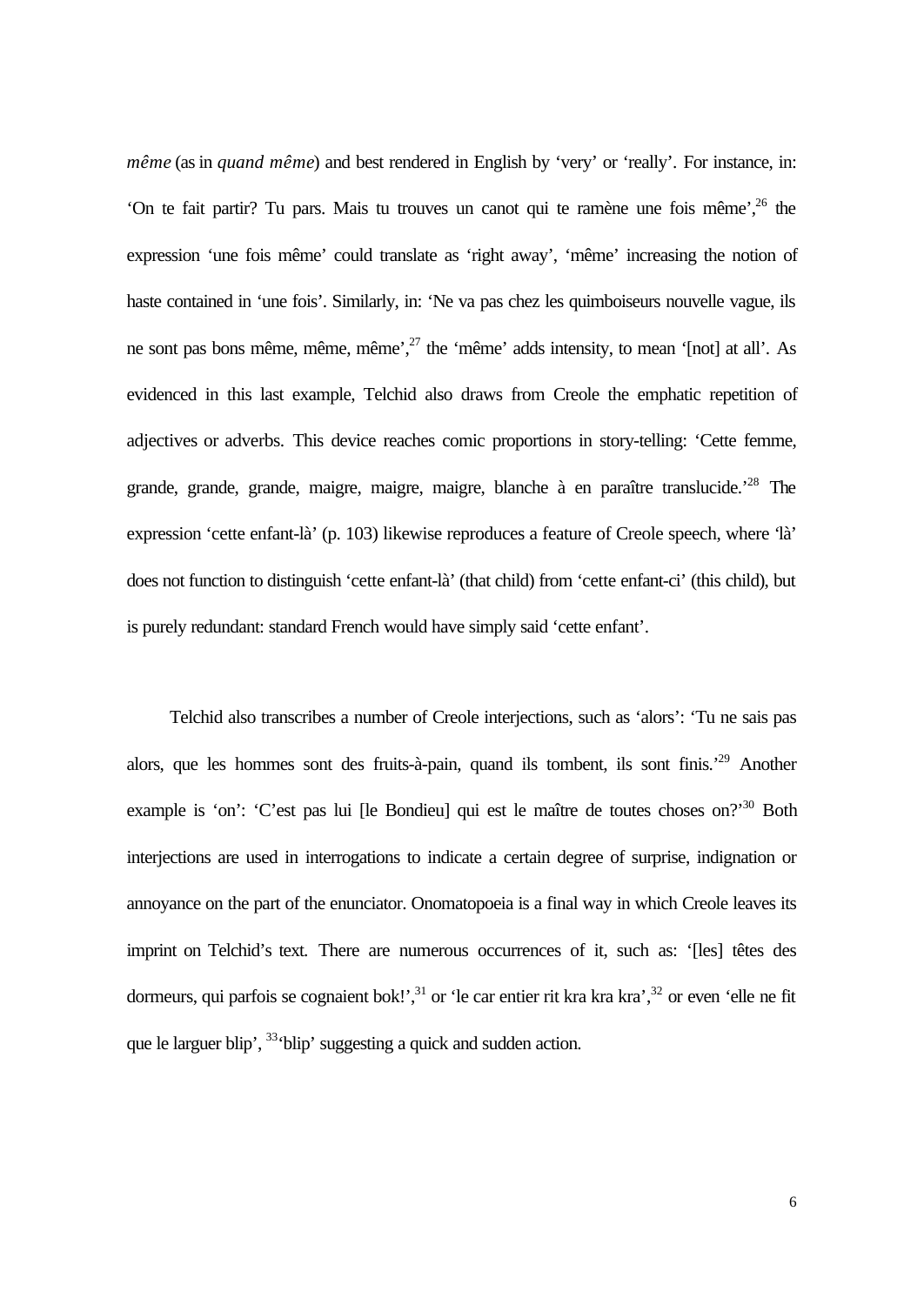Together with interjections and onomatopoeia, the use of the second person singular in the narrative confers orality on the text. The narrative voice switches abruptly from third to second person, as if the narrator suddenly materialised and addressed the reader directly: 'Petite et grassouillette, elle débordait d'énergie et allait d'un bout à l'autre de la salle avec la légèreté de l'oiseau foufou. Son entrain décuplait ton énergie, sa chaleur te descendait tout droit dans le coeur.<sup>34</sup> This sudden materialisation of the narrator recalls, of course, the convention whereby the storyteller concludes the tale with a phrase that explains how s/he arrived in front of the audience to tell them the story.<sup>35</sup>

Finally, imagery and proverbs play a most important role in Telchid's elaboration of a creolised text. Even common French expressions such as 'une cage à lapin' (a rabbit hutch), 'le chant du coq' (the cock's cry), or 'faire une salade' (to get confused) are replaced by Creole equivalents such as 'une caloge à poules' (p. 17), 'le chant de l'oiseau sucrier' (p. 28), 'faire une soupe-à-Congo' (p. 15). As for the imagery, it draws on the local flora and fauna, so that, even without landscape descriptions, the text constantly evokes the Caribbean: 'Aussi vivement que la Marie-Honteuse derrière ses feuilles, Pétrolina cacha sa pudeur en émoi sous ses paupières',<sup>36</sup> or 'pareil aux racines du figuier-maudit, le chômage étendait ses ramifications d'un bout à l'autre de la Dominique'.<sup>37</sup> Some imagery reflects the Creole psychology, as in the following example where life is animated and seen as treacherous: 'Elle m'aide de toutes ses forces à supporter les *croche-pieds de la vie*.' <sup>38</sup> The same personalisation or animation of an abstract concept is found in the following metaphor: 'cette angoisse qui, tel un chatrou, s'agrippait à son estomac.'<sup>39</sup> Standard French is thus systematically challenged, undermined,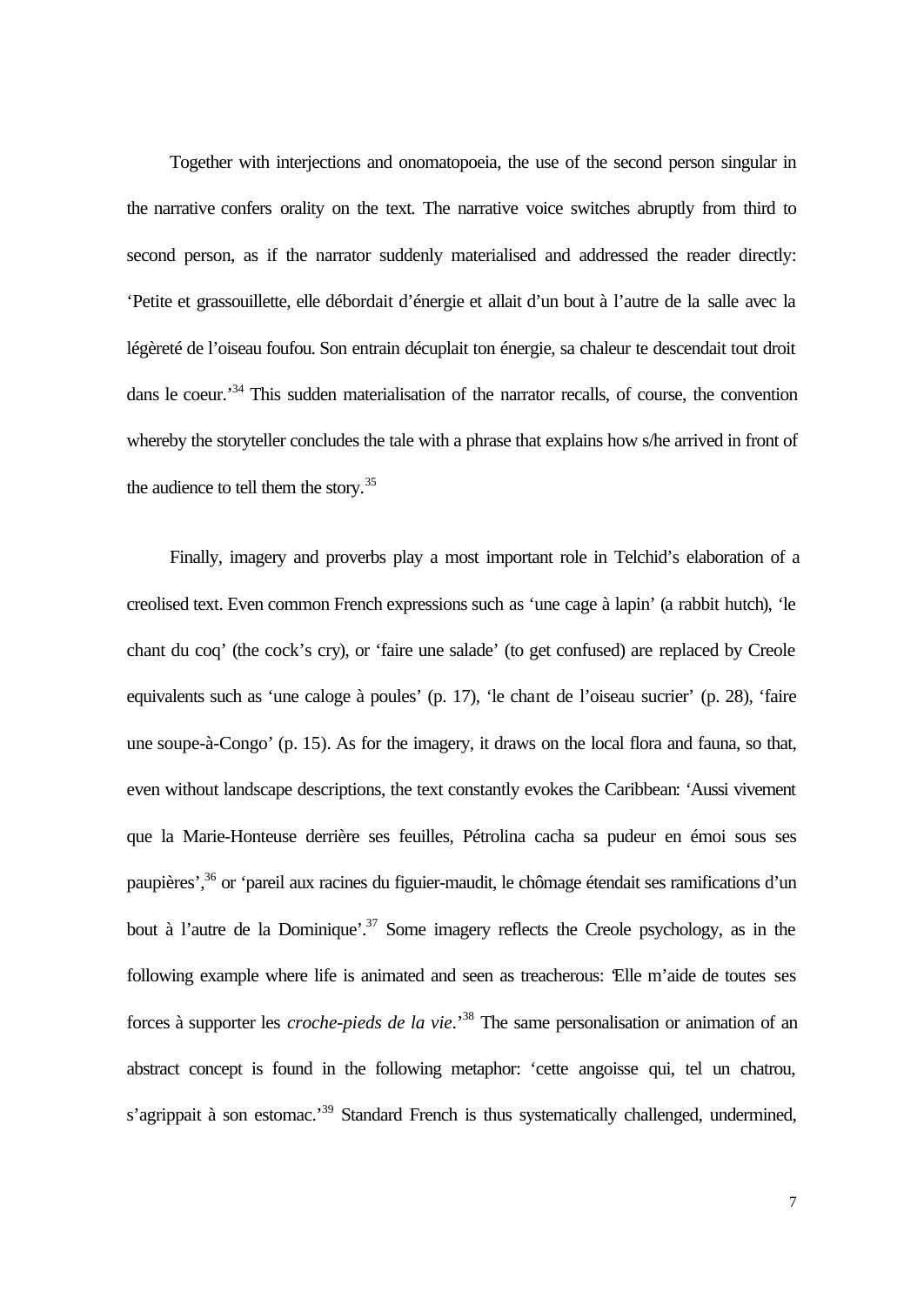adapted to a Caribbean reality. In a metaphor such as 'des économies aussi étiques que vache Grande-Terre en saison-Carême',<sup>40</sup> creolisation is achieved at two levels, first in the simile itself, whose full understanding requires a knowledge of the topography and climate of Guadeloupe, and secondly in the language, since the omission of articles and partitives reproduces Creole speech.

The numerous proverbs are directly transposed from Creole. Many are inserted in the narrative, such as: 'L'anoli ne peut donner que le peu de sang qu'elle a, pas vrai?'<sup>41</sup>; 'chacun savait que dans les situations difficiles une main ne peut se laver sans l'autre' (from the proverb sé yon lanmen ka lavé lot);<sup>42</sup> or 'le cabri fait des crottes en pillules, ce n'est pas pour autant qu'il est pharmacien'.<sup>43</sup> Other proverbs are inserted in interior monologues or dialogues. Thus Pétrolina reflects: 'La deveine est une femme folle, elle frappe n'importe où, n'importe comment' (note once more the personalisation of an abstract concept);<sup>44</sup> or even 'on n'a jamais vu la rivière remonter à sa source, n'est-ce pas? Alors, il ne servait à rien de regretter l'absence d'un défunt';<sup>45</sup> or she tells her man: 'Colosse, dans une calebasse, il n'y a que deux couis, alors à toi de choisir.'<sup>46</sup> As for Throvia, she reflects: 'Le ravet n'a jamais eu raison devant la poule.'<sup>47</sup> Here Telchid draws on the Creole subtext, allowing her to say more than what is actually spelt out. The full proverb goes *ravèt pa ni rézon douvan poul. Tèlman i sav i pa ni rézon, i ka obliyé i ni zèl!* (The cockroach facing the hen is always in the wrong. So much so that it does not think of flying away). By recalling this proverb, the text suggests that the situation that Throvia is facing (expulsion because of her illegal immigrant status) is actually an injustice. At the same time, it implicitly states that French law never favours the weak, in this case the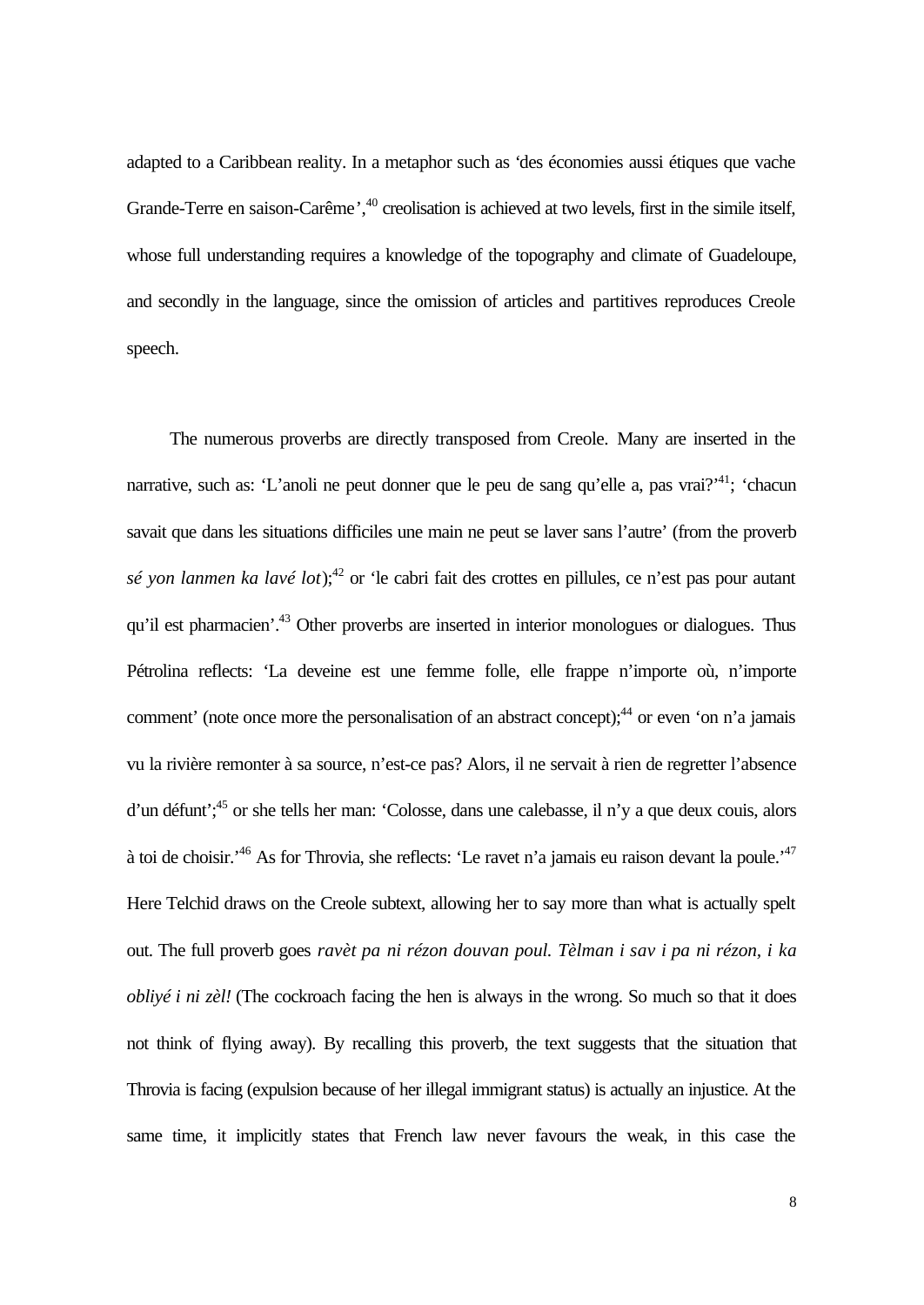Guadeloupeans (or many Dominican and Haitian immigrants) steeped in the oral Creole culture and largely illiterate in French.

Telchid thus succeeds in elaborating an *écriture métissée* in *Throvia*. What is more, this linguistic *métissage* is shown in the text to originate mostly from women. The novel thereby presents women as cultural producers and transmitters. Indeed, because the author/narrator and main characters of the novel are female, this culture passed on through proverbial wisdom is naturally associated with women in the text. In fact, there is a sharp contrast between the female and male characters regarding their attitude to and use of language. Pétrolina's own attitude towards language and culture is ambivalent: although she is primarily Creolophone (p. 15), she insists that her children speak English at home (p. 16, p. 76), thereby hoping that they could retain the official language of their native island, while acquiring at school the official language of their adopted island, that is to say French. So Pétrolina, like many Caribbean women, clearly understands that official languages and cultures are the key to social mobility. However, the fact that the custom of speaking English at home is gradually lost attests to the artificiality of the measure; indeed, after living in Guadeloupe for ten years, Throvia finds that she can hardly speak English. Although she subsequently decides to practice English with her mother Pétrolina, it is clear that their natural means of communication is the vernacular common to both Guadeloupe and Dominica, Creole. So all the dialogues in creolised French in the novel are actually meant to be carried out in Creole.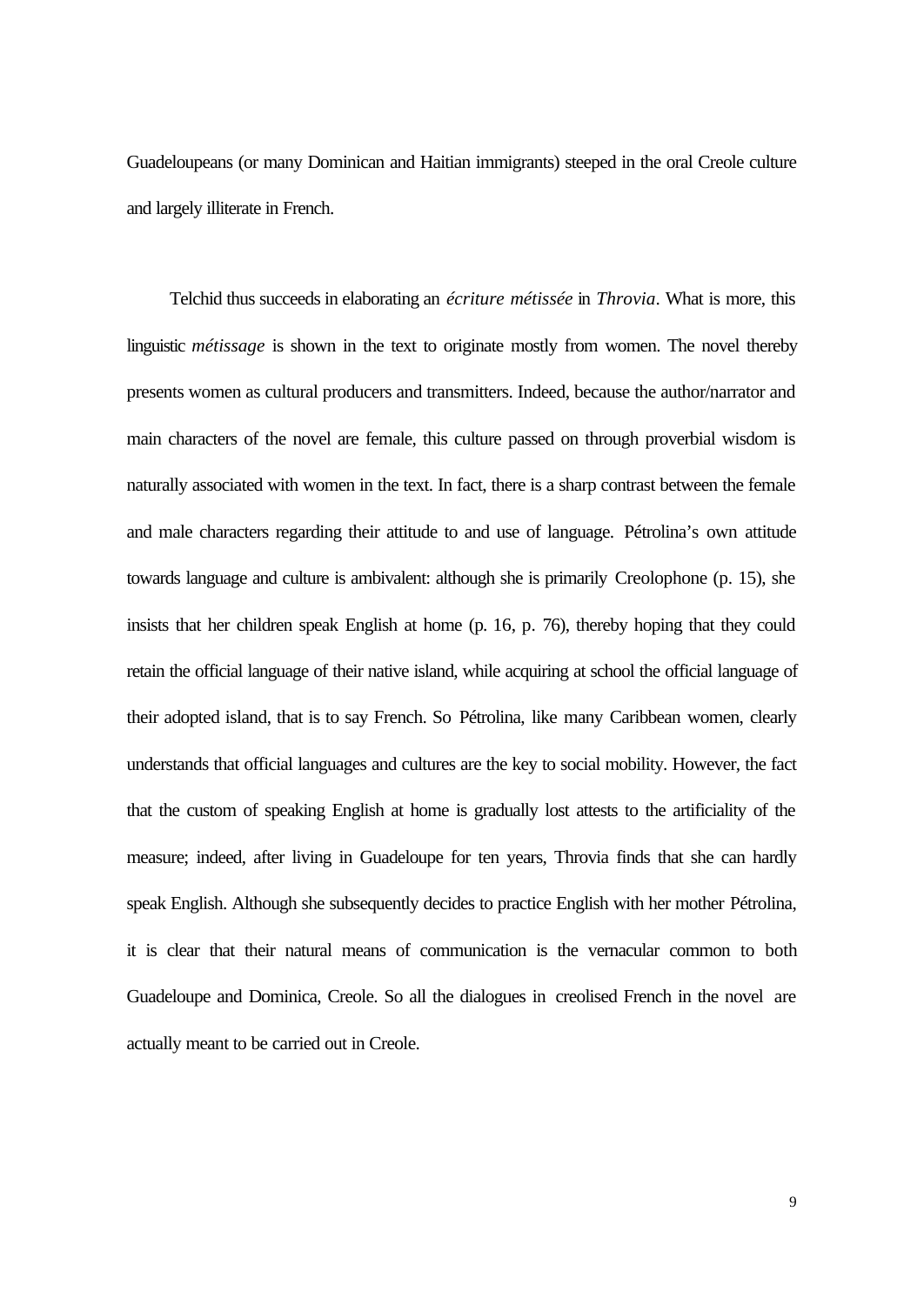Yet not all Caribbean women are shown as upholders of the official culture and language in the novel. Pétrolina's attitude contrasts with that of Throvia's schoolmistresses, obvious fictional *alter egos* of the author herself. These adopt a very different stance towards their dual heritage and find another way to accommodate the diglossic predicament of the island. Indeed, they use Creole as the foundation on which to build the children's learning of French, which when they start school is a foreign language to them. Significantly, the teachers' approach to bilingual education is justified by a Creole saying: 'La Parole dit: "Quand le petit chat a perdu sa mère, il tête la chienne". Alors les maîtresses n'eurent plus qu'une chose à faire, laisser les enfants libres d'utiliser leurs éperons naturels. Mieux, elles s'en servirent: la classe se fit donc en créole d'abord et le français, à pas prudents, fit son entrée dans le petit poulailler' (this extract makes a passing reference to a second proverb: *kréyòl sé zépon natirèl an nou*, 'Creole is our natural spurs').<sup>48</sup> Even when women are defenders of what is official, like Pétrolina, their role is ambivalent, since along with a respect for the official culture, they transmit Creole culture to their children. That Pétrolina, who communicates with her children primarily in Creole, passes on Creole wisdom to Throvia is clear when, for instance, the latter recalls a Creole proverb that she has often heard from her mother, translated in the text as 'le cabri libre dans la savane ignore ce que souffre le cabri attaché.<sup>149</sup>

The Guadeloupean socio-linguist Dany Bébel-Gisler notes the traditional association between Creole language and the womb. She quotes the Creole saying: *kréyòl sé grenn vant an nou* (literally Creole is the seed of our womb, which she broadly translates as '[le créole, c'est] notre patrie intérieure').<sup>50</sup> She then explains: 'Implanted in the "existential womb", Creole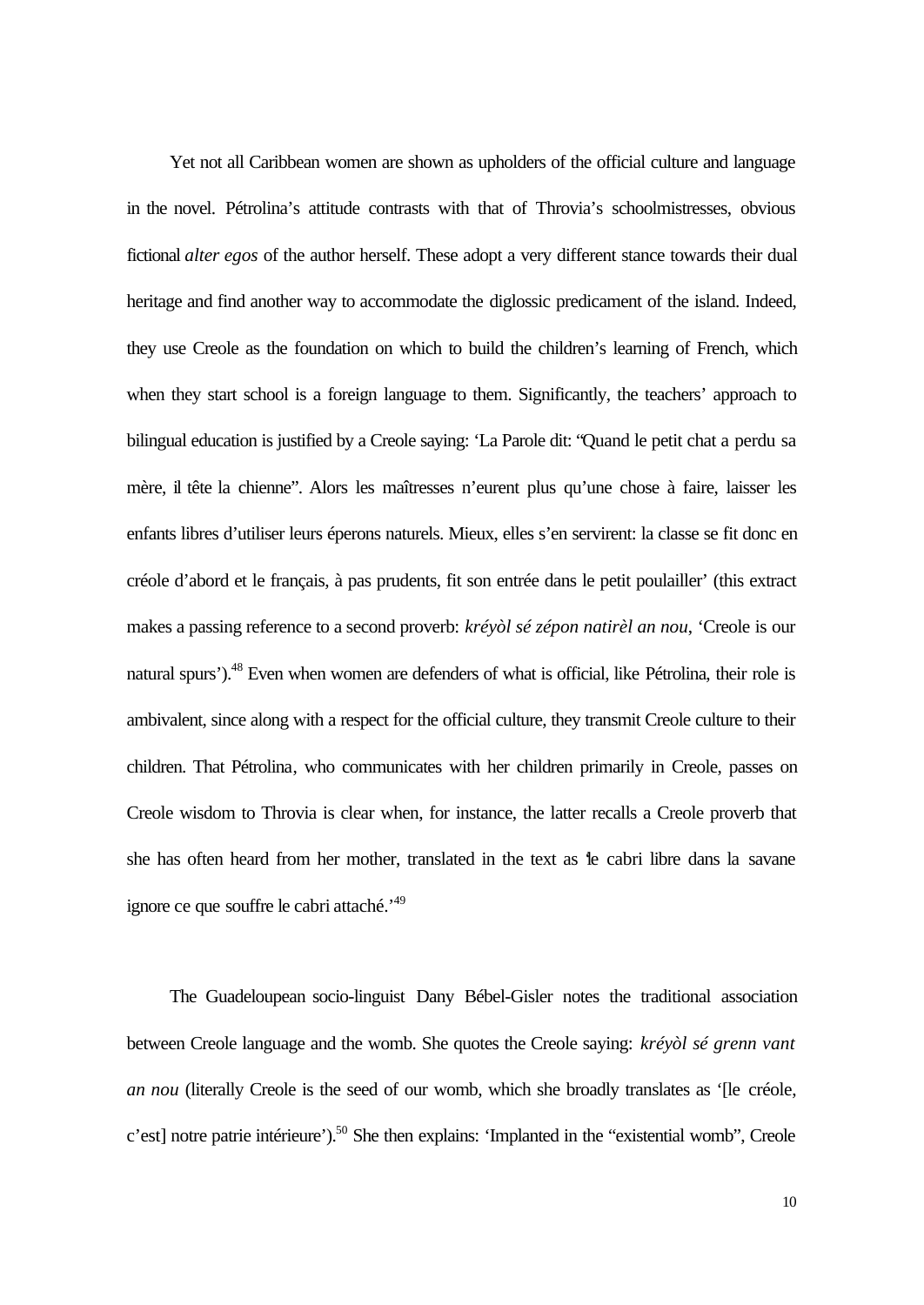language is an intrinsic part of ourselves, it is the premise on which we discover the world and the others, "thus the site and *milieu* of a sense of belonging based on the body, and of a communication system" '.<sup>51</sup>

Later she reports how the Creole saying *pawòl vant* (literally, 'words of the womb') means 'essential words' (p. 107). Although Bébel-Gisler does not comment on this aspect, it is significant that both these images used to express the relationship to Creole language should refer to the relationship to the mother. Women – and here it should be remembered that the primarily Creolophone sector of Francophone Caribbean societies is largely matrifocal – are thus seen to play a pre-eminent role in the transmission and production of Creole language and culture in these sayings. The vision of the role played by women in the cultural process that transpires from the Creole popular tradition is thus radically different from that of the *créolistes*, who envisage the male story-teller as the nearly exclusive progenitor of French Caribbean culture.<sup>52</sup>

Telchid's text certainly reinforces this close association between women and Creole language and culture, if only implicitly. Indeed, neither of the major male characters, Colosse and Burton, is shown as an important producer of Creole speech – and, by extension, of Creole culture – in the novel. Colosse is particularly laconic, so there is hardly any direct or indirect transcription of his language in the novel. The one time he is seen to use a proverb 'les affaires du cabri ne sont pas celles du mouton',<sup>53</sup> the reader later finds out that he did not actually utter those words, but that these were a product of Throvia's imagination (in a nightmare). So here it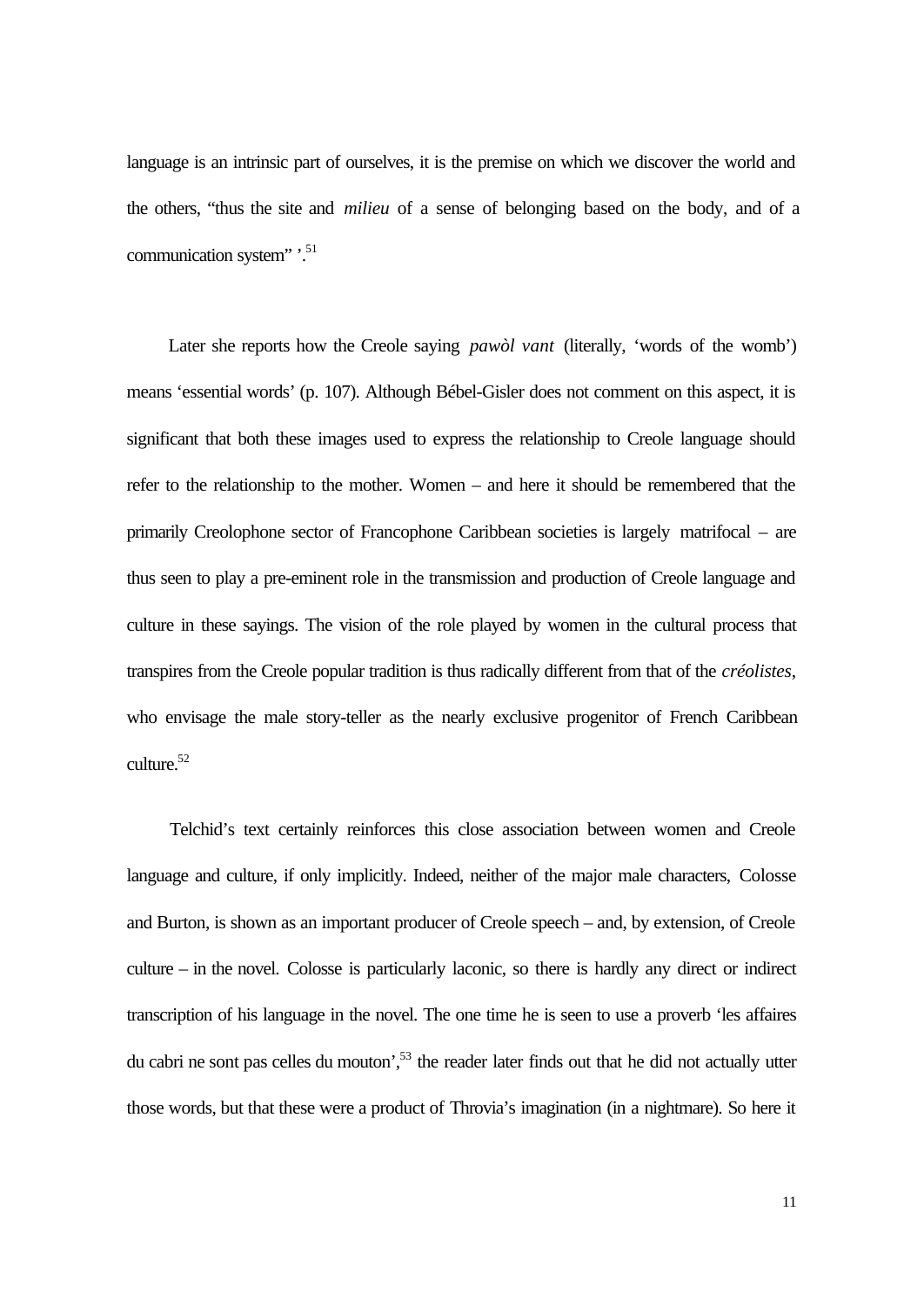is actually a female character who is associating Colosse with a proverb. All the other sayings and proverbs associated with Colosse are reported by the narrative voice.

Like Colosse, Burton acts as a father figure for Throvia (being, like her, Dominican), but his is more the role of a spiritual father. He is for her a mine of knowledge on Dominica and Guadeloupe. Yet, here again, Burton is not so much associated with the Creole culture as with the official culture (whether that of English or French), since he acts as Throvia's informal English teacher (p. 73). That Burton's culture belongs more to the written word is clear in the story he once tells Throvia, about slaves buried by their masters after digging a hole to hide their treasure. The French used in this story – flawless, like Burton's English – is very standard: 'Après l'esclavage et pendant des années, il s'est passé des faits inquiétants sur l'habitation. Des animaux tombaient malades sans raison, des épidémies décimaient les troupeaux. Des ouvriers qu'on avait vus la veille forts et bien portants mouraient subitement...<sup>54</sup> Significantly, too, the information Burton is disclosing is about the white, official world: so that this world is mostly associated with men in the novel.

As mentioned above, the natural means of communication between Throvia and her mother is Creole. French is a foreign language to Pétrolina, as it was to her children on their arrival in Guadeloupe. As the text explains, Pétrolina never had any communication problem in Guadeloupe because she communicates primarily in Creole. Her elder children, on the other hand, faced enormous difficulties at school, because French is the language of instruction. So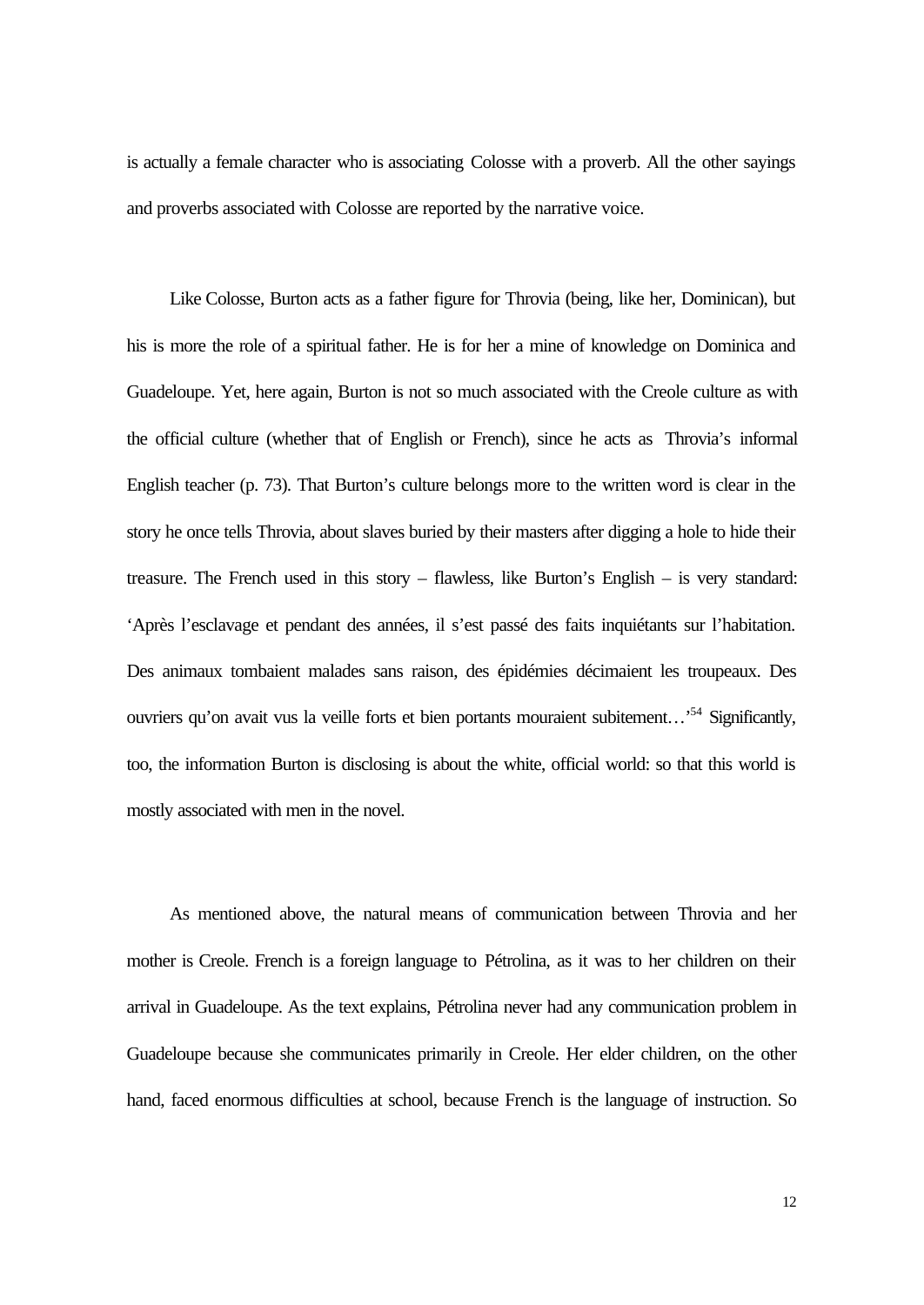Pétrolina's world is predominantly that of the oral, Creole cultures (and language) common to Dominica and Guadeloupe. Significantly, the novel opens on an episode of storytelling, where the storyteller is Pétrolina and the audience Throvia, eager to hear how her parents met. Thus while collective wisdom is passed down through proverbs, the family history is passed down through stories. In either case, the continuity is shown to be ensured through the bond between mother and daughter. In this respect, it is also interesting to note the ending of the novel. Pétrolina and her youngest two children are expelled from Guadeloupe because of their illegal status. What is significant about the episode, however, is the context of Pétrolina's explusion: it is a written act that triggers it, a letter sent by an envious neighbour to the authorities. The importance that the written word takes on for these primarily oral communities is underlined when the neighbourhood recognises the gravity of such a gesture: 'Écrire! Awa! Si la parole, c'est du vent, l'écrit ça laisse des traces. Il y a des jeux à ne pas faire.'<sup>55</sup> The text thus seems to signify that Petrolina's world and culture are endangered by the official world, not only in legal terms, but in cultural terms too. Here it is also worth noting that Throvia, originally expelled with her mother, manages to survive in the official world (she returns to Guadeloupe to pursue her studies) precisely because of her determination to master both of her official cultures (those of French and English) while remaining attached to the unofficial, Creole one (notably through her relationship with her mother).

Women are therefore implicitly portrayed as major – if not the primary – producers of Creole language and culture in Telchid's novel. Challenging the male *créolistes*' representation of the *conteur* as invariably male, Telchid thus reinstates Caribbean women as storytellers. She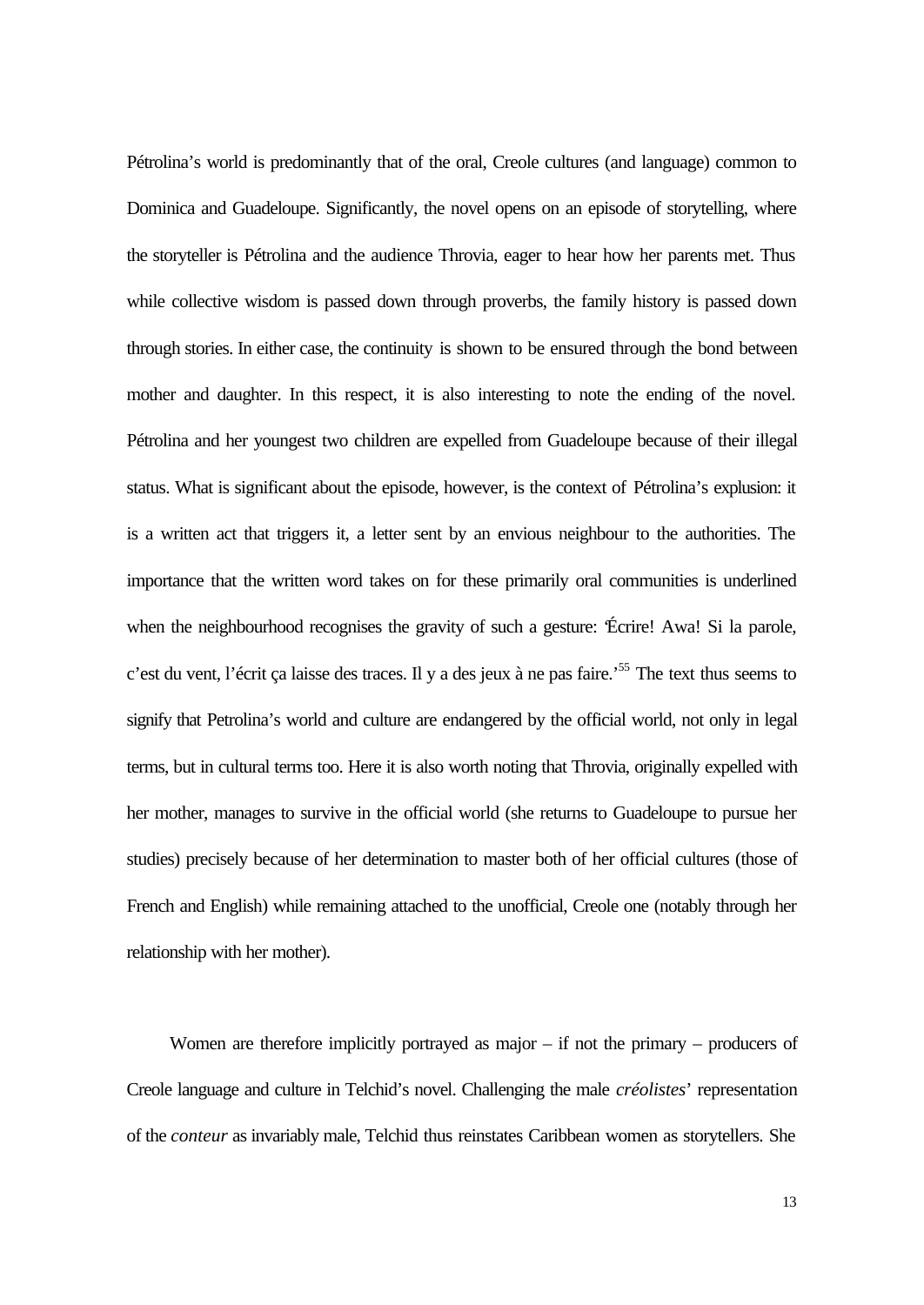turns the linguistic complexity of the region into an advantage, succeeding in elaborating an *écriture métissée*, a hybrid language with countless possibilities of invention. Telchid's linguistic project thereby coincides with that of the male *créolistes*; yet, unlike these writers, the author concerns herself more with the promotion of Creole as a literary language, than with the renovation of French through the injection of Creole. Her fiction also breaks the silence around women's participation in the elaboration of French Caribbean culture commonly found in her male counterparts.

j

<sup>&</sup>lt;sup>1</sup> '*C*'est lui [le conteur] le seul producteur de littérature audible, une littérature articulée dans l'ethno-texte de la parole, et qui, dans la parole, se forge un langage soumis aux ambivalences de la créolisation, à l'opacité du Détour pour survivre, et à l'inédit insoupçonné de la culture créole'. Patrick Chamoiseau and Raphaël Confiant, *Lettres créoles: Tracées antillaises et continentales de la littérature (Haïti, Guadeloupe, Martinique, Guyane, 1635-1975)* (Paris, Hatier, 1991), p.41, emphasis added. ('*He [the storyteller] is the sole producer of audible literature*, a literature rooted in the ethno-text of the oral word and which, within the world of orality, forges a language subject to the ambivalences of creolisation, the opacity of the roundabout route taken in order to survive, and to the unsuspected novelty of Creole culture' (my translation). A. James Arnold discusses the sexism of the *créolité* movement in 'The Gendering of *Créolité:* The Erotics of Colonialism', in *Penser la créolité*, ed. by Maryse Condé and Madeleine Cottenet-Hage (Paris, Karthala, 1995), pp.21-40 (pp.27-35). Gisèle Pineau and Sylviane Telchid both expressed their feeling (in interviews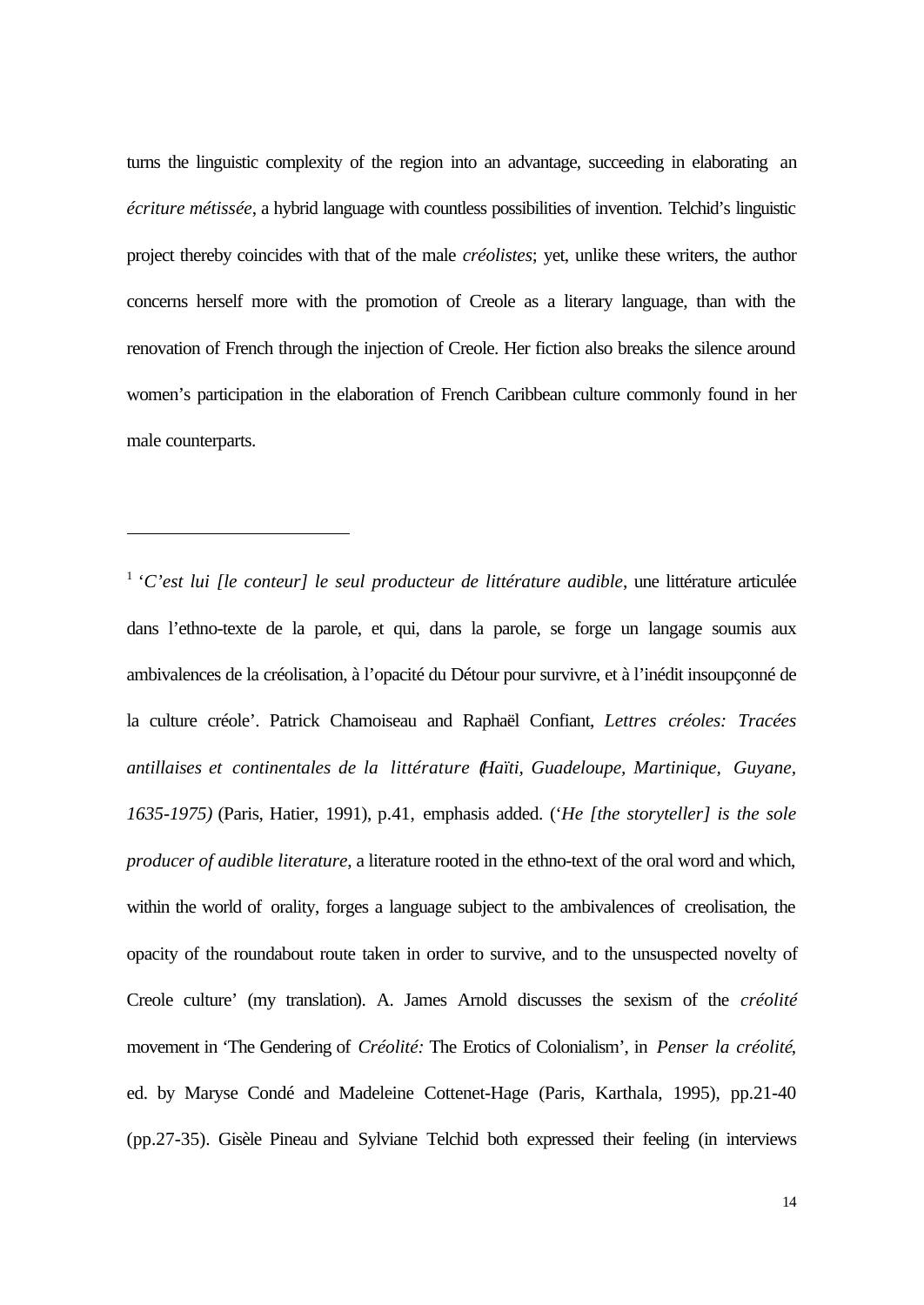granted respectively on 6 January 1998 and 29 April 1999) that Simone Schwarz-Bart's pioneering prose, for instance, did not earn her full recognition, largely, it seems, because she was a woman.

 $2$  Afro-American writing displays the same characteristic, and Alice Walker makes it the very basis of her own type of cultural feminism, womanism.

3 Susheila Nasta uses this spelling in *Motherlands: Women's Writing from Africa, the Caribbean and South Asia* (London, Women's Press, 1991), and in 'Motherlands, Mothercultures, Mothertongues: Women's Writing in the Caribbean', in *Shades of Empire in Colonial and Post-Colonial Literature*, ed. by C.C. Barfoot and Theo D'haen (Amsterdam and Atlanta, GA, Rodopi B.V., 1993), pp.211-220.

<sup>4</sup> 'Vous savez à l'occasion d'une veillée funéraire, les femmes font le service; elles ont quarante ou cinquante personnes à nourrir toute la nuit. D'autre part, le père, quand il rentre le soir des champs de canne, il mange et se couche; il est trop fatigué pour raconter des histoires. // Il y a peut-être autre chose que de simples contingences matérielles mais ce n'est pas sûr'. Suzanne Houyoux, 'Entretien avec Ina Césaire', in *Elles écrivent des Antilles*, ed. by Suzanne Rinne and Joëlle Vitiello, (Paris: L'Harmattan, 1997), pp.349-357 (p.356).

5 Arnold, 'The Gendering of *Créolité*', p.30.

j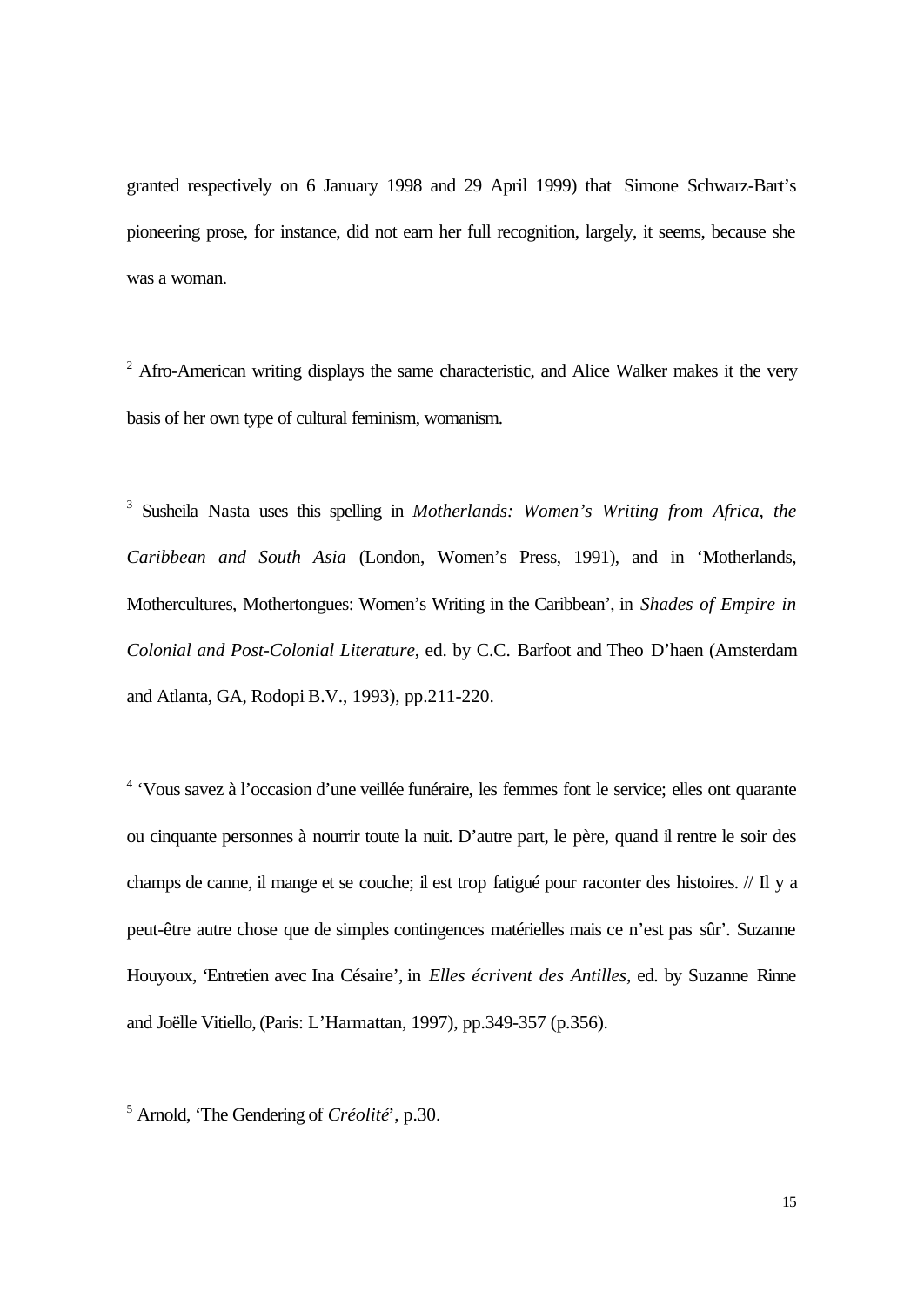6 Vera Kutzinski, 'The Cult of Caliban', in *A History of Literature in the Caribbean: Vol.3*, ed. by A. James Arnold (Amsterdam (Philadelphia), J. Benjamins, 1997), pp.285-301 (p.288).

j

 $<sup>7</sup>$  None of the writing of Raphaël Confiant or Edouard Glissant features a female storyteller</sup> (Glissant's Papa Longoué and Mathieu are two versions of the *conteur*). The same is true of Patrick Chamoiseau's first two novels. In *Chronique des sept misères*, the narrator speaks in the name of the *djobeurs*, who are all men. *Solibo Magnifique* focuses on the *conteur* Solibo, envisaged as the father of the community. If the author attempts to rectify such gender bias with Marie-Sophie Laborieux in *Texaco*, the first part of the novel is narrated virtually directly by her father, while paradoxically his female story-teller is 'masculinised', described as 'négresse à deux graines' (with two balls). So for Chamoiseau too, story-telling is a male prerogative.

<sup>8</sup> Simone Schwarz-Bart was among the first to challenge this eviction of women from cultural production in her fiction. As Smyley Wallace shows, the metaphor land/woman is pivotal to *Pluie et vent*. Since Creole culture is in turn rooted in the land, Schwarz-Bart's text thereby establishes a strong connection between women and Creole culture. See Karen Smyley Wallace, 'Créolité and the Feminine Text in Simone Schwarz-Bart', *The French Review* (March 1997), 70/4, pp.554-561. On the land and Creole culture, see Dany Bébel-Gisler's *Le*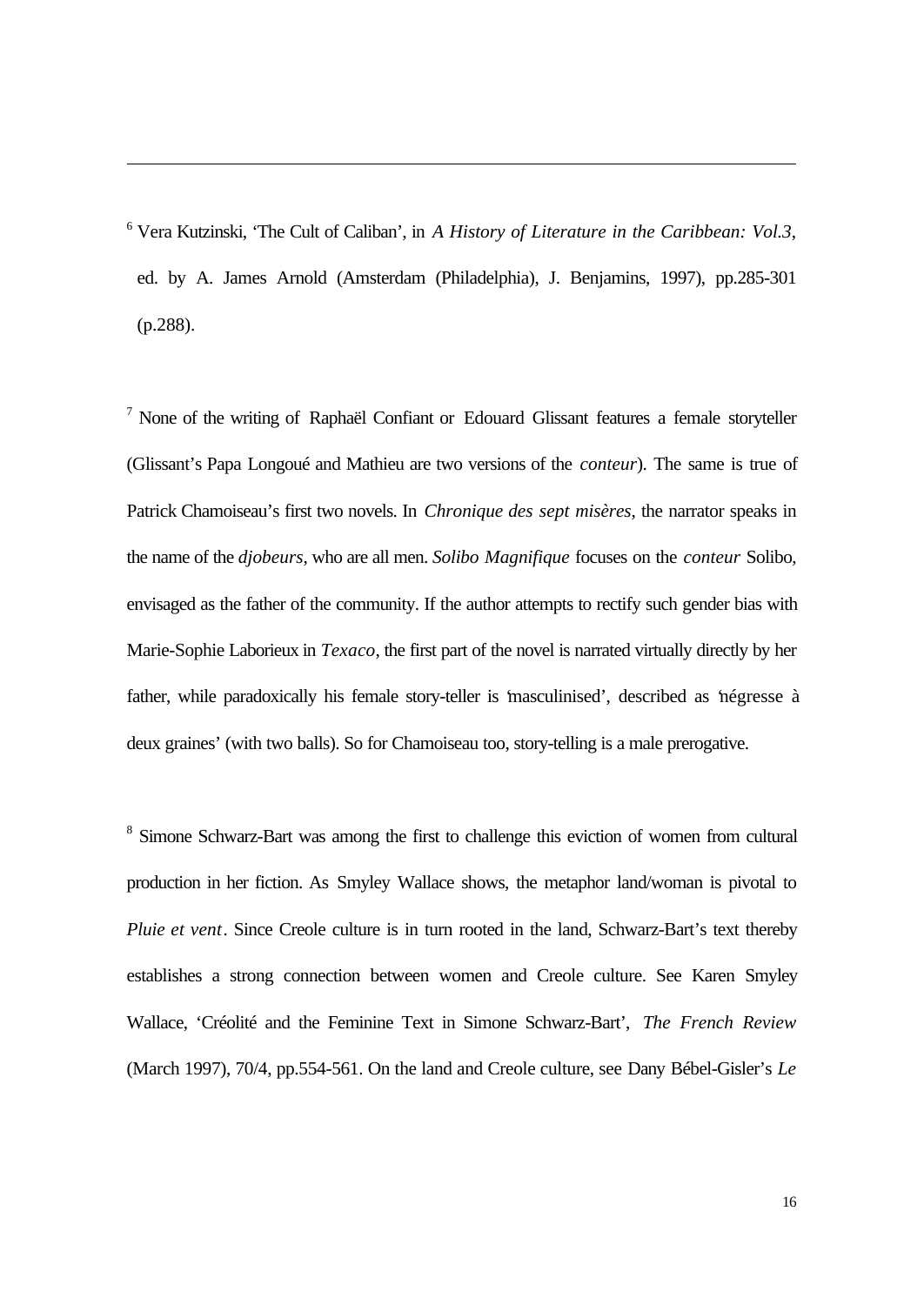*Défi culturel guadeloupéen: devenir ce que nous sommes* (Paris, Editions caribéennes, 1989).

<sup>9</sup> Paris, L'Harmattan, 1996.

j

<sup>10</sup> Dominicans are, together with the Haitians, the main two immigrant communities in Guadeloupe. This community from the Commonwealth of Dominica should not be confused with the Spanish-speaking community from the Dominican Republic, also well represented in Guadeloupe.

<sup>11</sup> Telchid, p.65: 'She had long been left with the double six at the end of the domino game  $(I)$ mean to say that she had long ago been left on the shelf)'. All translations are my own.

 $12$  Telchid, p.36: 'They spent most of their time wandering in the field'.

<sup>13</sup> Telchid, p.41: 'She thanked these two good 'old-bodies'.

 $14$  Telchid, p.58, italics added: Father Ben, how it is a handsome man like you became a priest?'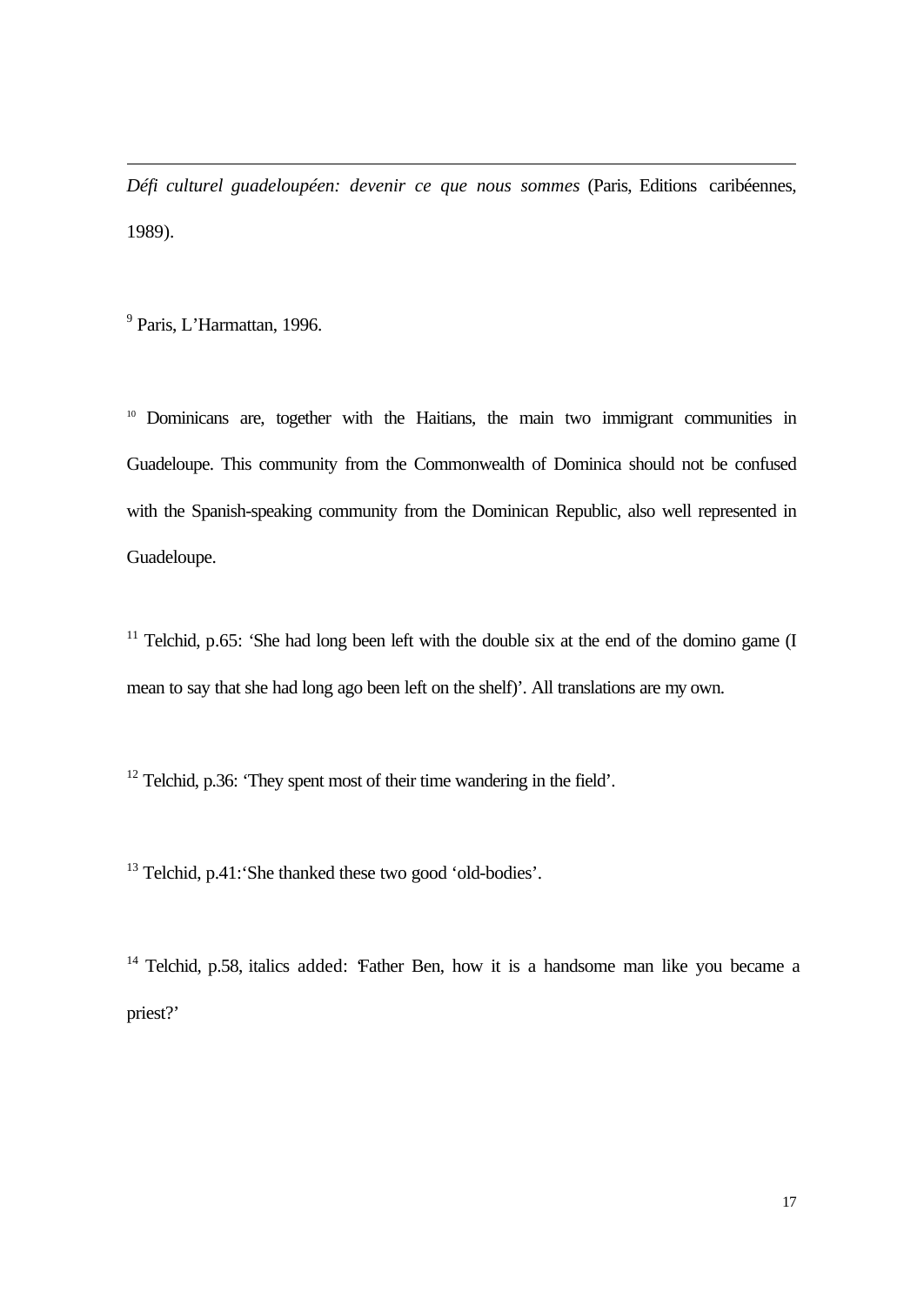$15$  Telchid, p.13, emphasis added: 'I am broke, please help me out. What are you going to buy from me today?'

<sup>16</sup> Telchid, p.41, a direct translation would be: 'the climbing stems of all her sweet potatoes had died'.

<sup>17</sup> Telchid, p.46: 'Those nicknamed "Négropolitains" [a play on the words *métropolitains*, that is, people from the metropole, France, and *nègres*, blacks] to make fun of them'.

<sup>18</sup> Telchid, p.70, a direct translation would be: 'The doors shut up *fastly*'.

<sup>19</sup> *Telchid*, p.16, the equivalent of the Anglophone Caribbean term 'botheration'.

<sup>20</sup> Telchid, p.9: 'honest-truth'.

j

<sup>21</sup> Telchid, p.10: 'two-words-four-kisses.'

 $22$  Telchid, p.9, refers to the dry season in the Caribbean.

<sup>23</sup> Telchid, p.31: 'layabout-benches'.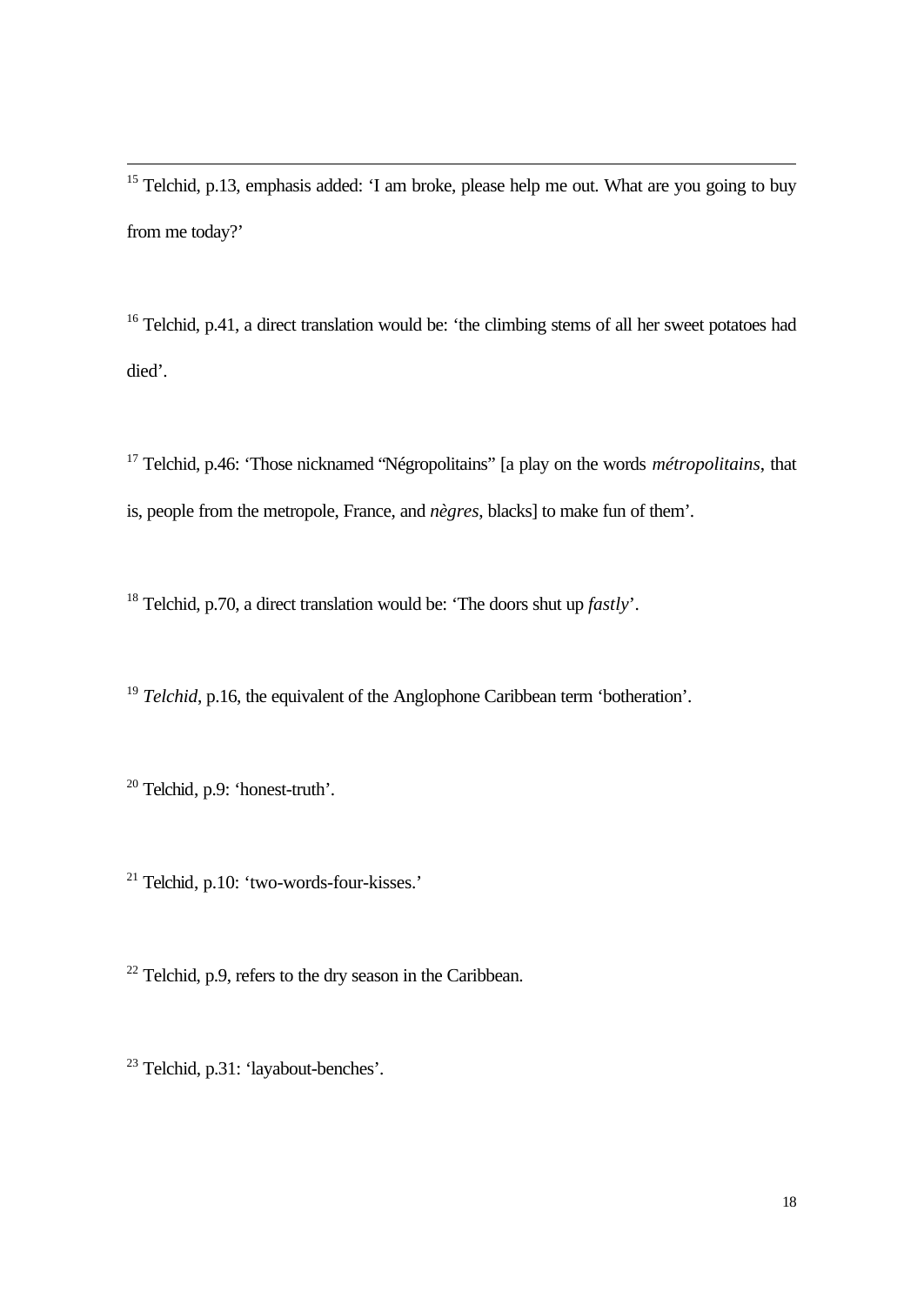$24$  Telchid, p.98, Guadeloupe-people, i.e, Guadeloupeans.

j

 $25$  Telchid, p.12, a direct translation would be 'quickly-hurried'.

 $26$  Telchid, p.43: 'They ask you to leave? Then, you leave. But you find a boat that brings you back quick'.

<sup>27</sup> Telchid, p.75: 'Don't go to those new-style obeahmen (or sorcerers), they are no good at all, at all, at all'.

<sup>28</sup> Telchid, p.60: This tall, tall, tall woman, all skinny, skinny, skinny, so pale she looked transparent…'.

<sup>29</sup> Telchid, p.39 : 'You don't know men are like breadfruits, when they fall, that's the end of them?'

<sup>30</sup> Telchid, p.83: 'Isn't God the master of all things?'

 $31$  Telchid, p.38: 'The heads of those who had fallen asleep from time to time banged against the wall *bok*'.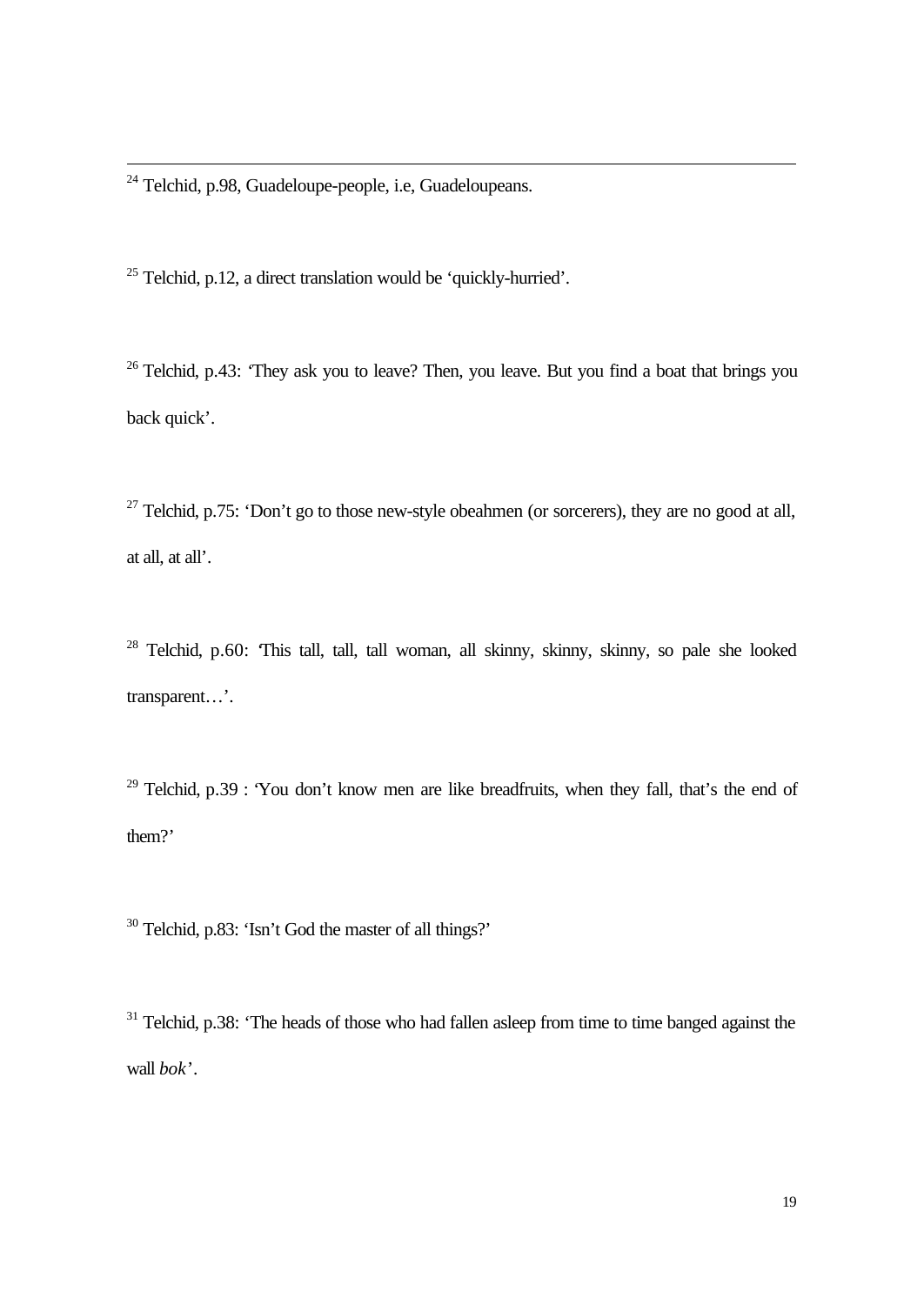<sup>32</sup> Telchid, p.39: 'the whole bus burst out laughing *kra kra kra*'.

<sup>33</sup> Telchid, p.87: 'she just dumped him *blip*'.

j

<sup>34</sup> Telchid, pp.8-9: 'Short and plump, she was full of life, going from one end of the room to the other as swiftly as a humming-bird. Her enthusiasm would boost up your energy level, her warmth touched your heart'.

<sup>35</sup> This framing device, whereby the narrator introduces and concludes the story, is a convention inherited from African storytelling. However, it is also found in 19<sup>th</sup>-century European storytelling, for example in Emily Brontë's *Wuthering Heights* and Mary Shelley's *Frankenstein*.

<sup>36</sup> Telchid, p.7: 'As quickly as the sensitive plant behind her leaves, Petrolina hid her embarrassment behind her eyelids'.

 $37$  Telchid, p.8: 'Like the roots of the cursed ficus, unemployment stretched out its ramifications from one end of Dominica to the other'.

<sup>38</sup> Telchid, p.7, emphasis added: 'She helps me with all her might to face the tricks of life'.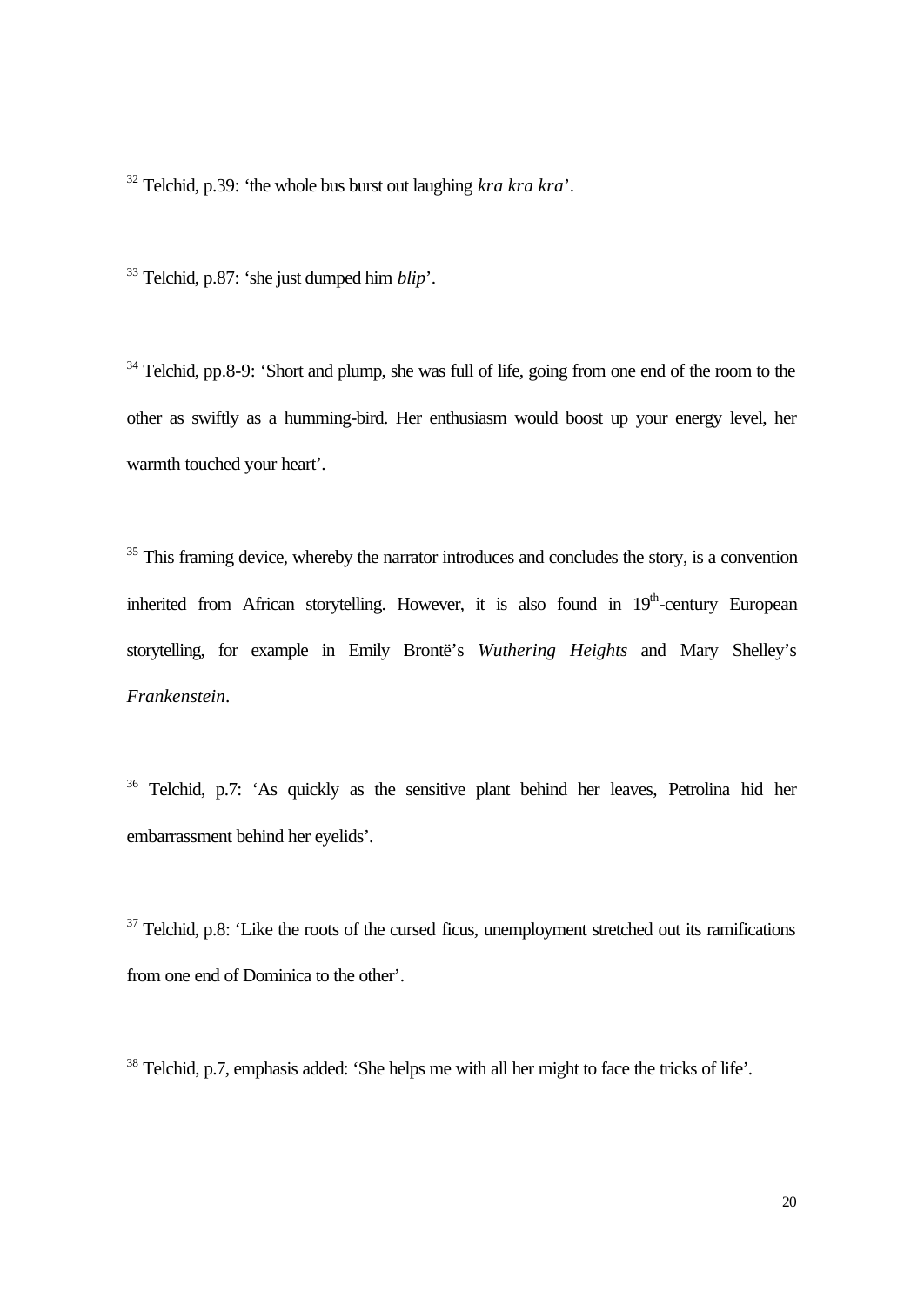<sup>39</sup> Telchid, p.41: 'this anguish that clung to her stomach like a *chatrou* (octopus)'.

j

<sup>40</sup> Telchid, p.9: 'savings as meagre as a cow in Grande-Terre during the dry season'.

<sup>41</sup> Telchid, p.11: 'The lizard can only give the little blood it has, can't it?'

 $42$  Telchid, p.50: 'Everybody knows that in hard times one hand cannot get washed without the help of the other'.

 $43$  Telchid, p.71: 'The goat's droppings are in the shape of a pill, that does not make it a pharmacist'.

<sup>44</sup> Telchid, p.27: 'Bad luck is a mad woman, she strikes anywhere, any how'.

<sup>45</sup> Telchid, p.28: 'Have you ever seen a river run back to its spring? So there was no use in moaning over the absence of a dead one'.

<sup>46</sup> Telchid, p.88: 'Colosse, a calabash can only make two bowls, so you will have to choose'.

<sup>47</sup> Telchid, p.48: 'The cockroach facing the hen is always in the wrong'.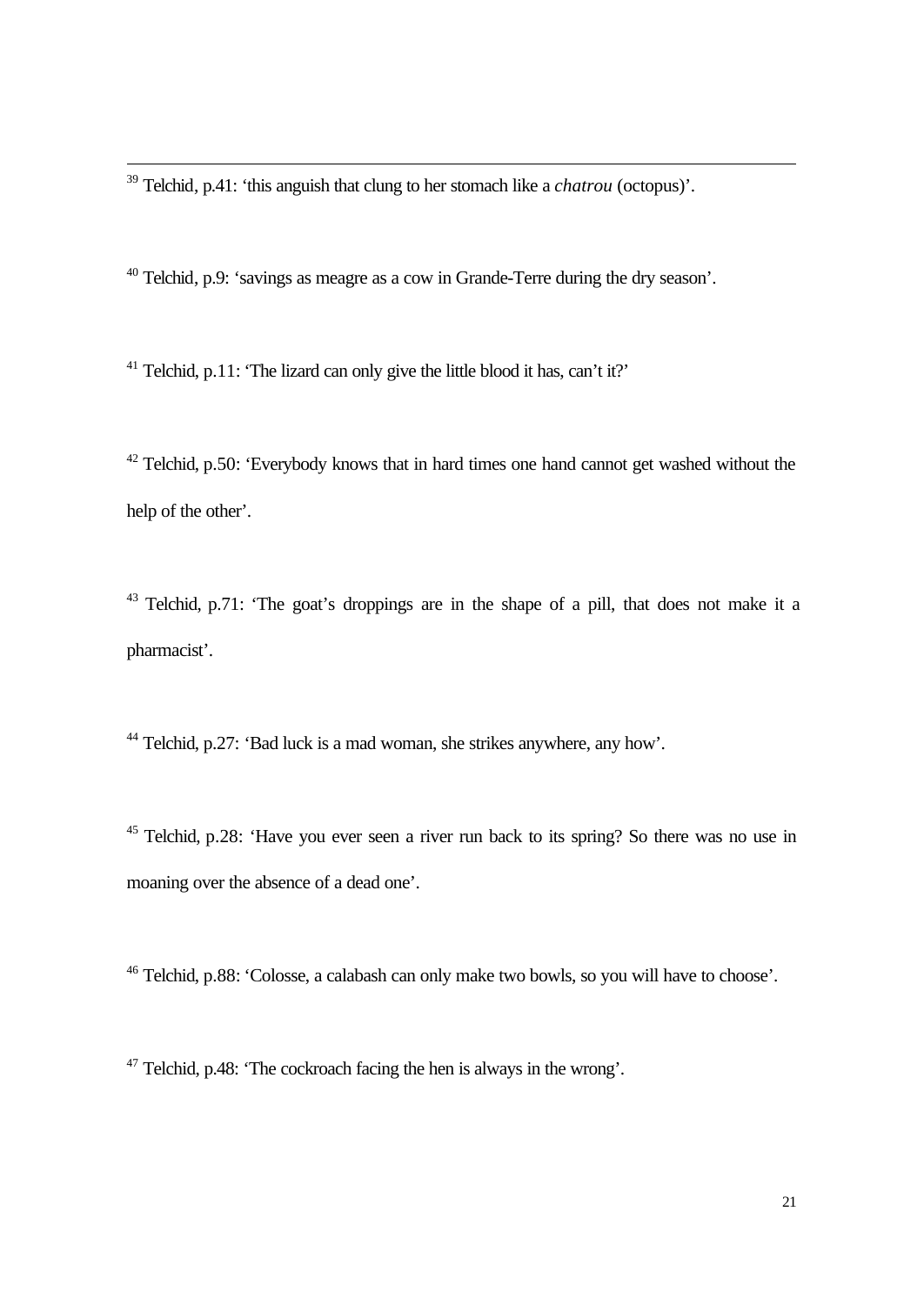<sup>48</sup> Telchid, p.16: 'The saying goes: "When the kitten is left motherless, it suckles the bitch". And so there was only one thing for the teachers to do: to let the children use their natural spurs. Even better, they put them to use: so the class was held mostly in Creole at first, and French cautiously entered via the backdoor'.

 $49$  Telchid, p.46: 'The goat who runs freely in the savannah does not want to know what the tied goat endures'.

 $50$  Bébel-Gisler, pp.22-23.

j

<sup>51</sup> Bébel-Gisler, p.23, my translation: 'Logée dans la 'matrice existentielle', la langue créole fait partie intégrante de nous-mêmes, est constitutive de notre découverte du monde et des autres, "lieu et milieu donc d'une appartenance corporelle et d'une communication" '.

 $52$  This implicit association of Creole primarily with the mother is further reflected in Bébel-Gisler, when an interlocutor comments: 'My reference, as far as an authentic expression of Creole is concerned, would be my mother, my grandmother, or my grandfather [note that the mother and grandmother come first]. When I found out that they were going to teach Creole at university, and that it wouldn't be my mother, or yours, who would teach it, it made me laugh.' (Ma référence, pour une véritable expression du créole, serait ma mère, ma grand-mère, mon grand-père [note that the mother and grandmother come first]. Quand j'ai entendu qu'on allait